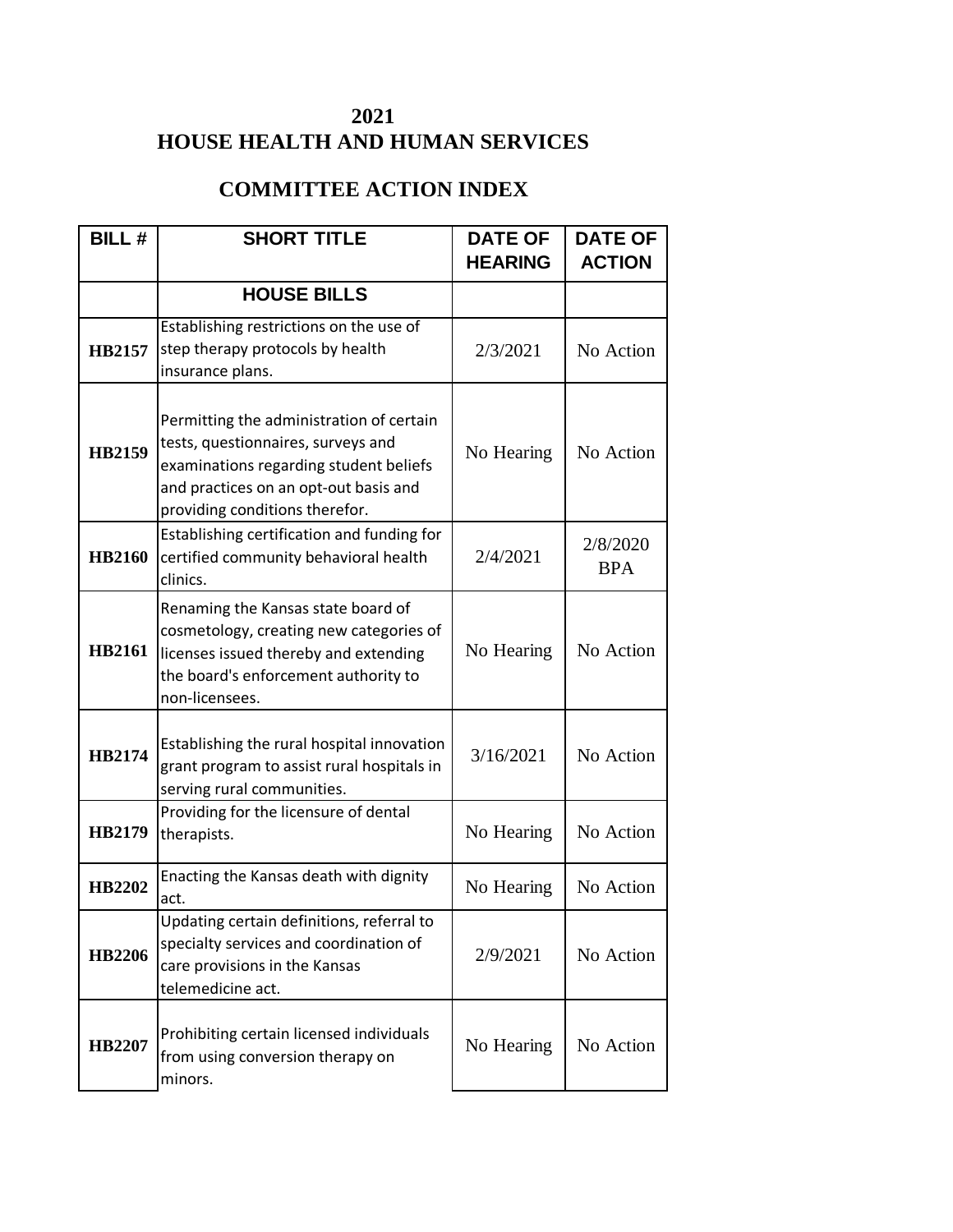| <b>HB2208</b> | Reducing certain requirements for<br>licensure by the behavioral sciences<br>regulatory board, requiring board<br>approval to provide clinical social work<br>supervision and expanding out-of-state<br>temporary permits to practice. | 2/11/2021  | 2/18/2021<br><b>BPA</b> |
|---------------|----------------------------------------------------------------------------------------------------------------------------------------------------------------------------------------------------------------------------------------|------------|-------------------------|
| <b>HB2209</b> | Enacting the psychology<br>interjurisdictional compact to provide for<br>interjurisdictional authorization to<br>practice telepsychology and temporary in-<br>person, face-to-face psychology.                                         | 2/11/2021  | 2/23/21<br><b>BPA</b>   |
| <b>HB2210</b> | Making it a crime for a doctor to perform<br>gender reassignment surgery or<br>hormone replacement therapy on<br>minors.                                                                                                               | No Hearing | No Action               |
| HB2234        | Requiring medical directors of<br>emergency medical services to provide<br>medical oversight of such services and<br>emergency medical service providers.                                                                              | 2/22/2021  | 2/22/2021               |
| HB2254        | Removing the monetary cap on<br>irrevocable prearranged funeral<br>agreements.                                                                                                                                                         | 2/16/2021  | 2/16/21<br><b>BPA</b>   |
| HB2255        | Enacting the sexual assault survivor<br>information act to require certain entities<br>to provide information to sexual assault<br>survivors.                                                                                          | No Hearing | No Action               |
| HB2256        | Updating scope of practice requirements<br>for advanced practice registered nurses<br>without a supervising physician,<br>imposing requirements therefor and<br>updating certain licensure requirements.                               | 2/17/2021  | No Action               |
| HB2257        | Permitting physicians to decide based on<br>their medical judgment whether to<br>provide patients with certain<br>information.                                                                                                         | No Hearing | No Action               |
| <b>HB2258</b> | Enacting the right to family planning act<br>to require contraceptives to be available<br>at pharmacies.                                                                                                                               | No Hearing | No Action               |
| HB2259        | Permitting the use of expedited partner<br>therapy to treat a sexually transmitted<br>disease.                                                                                                                                         | 2/22/2021  | 2/23/21<br><b>BPA</b>   |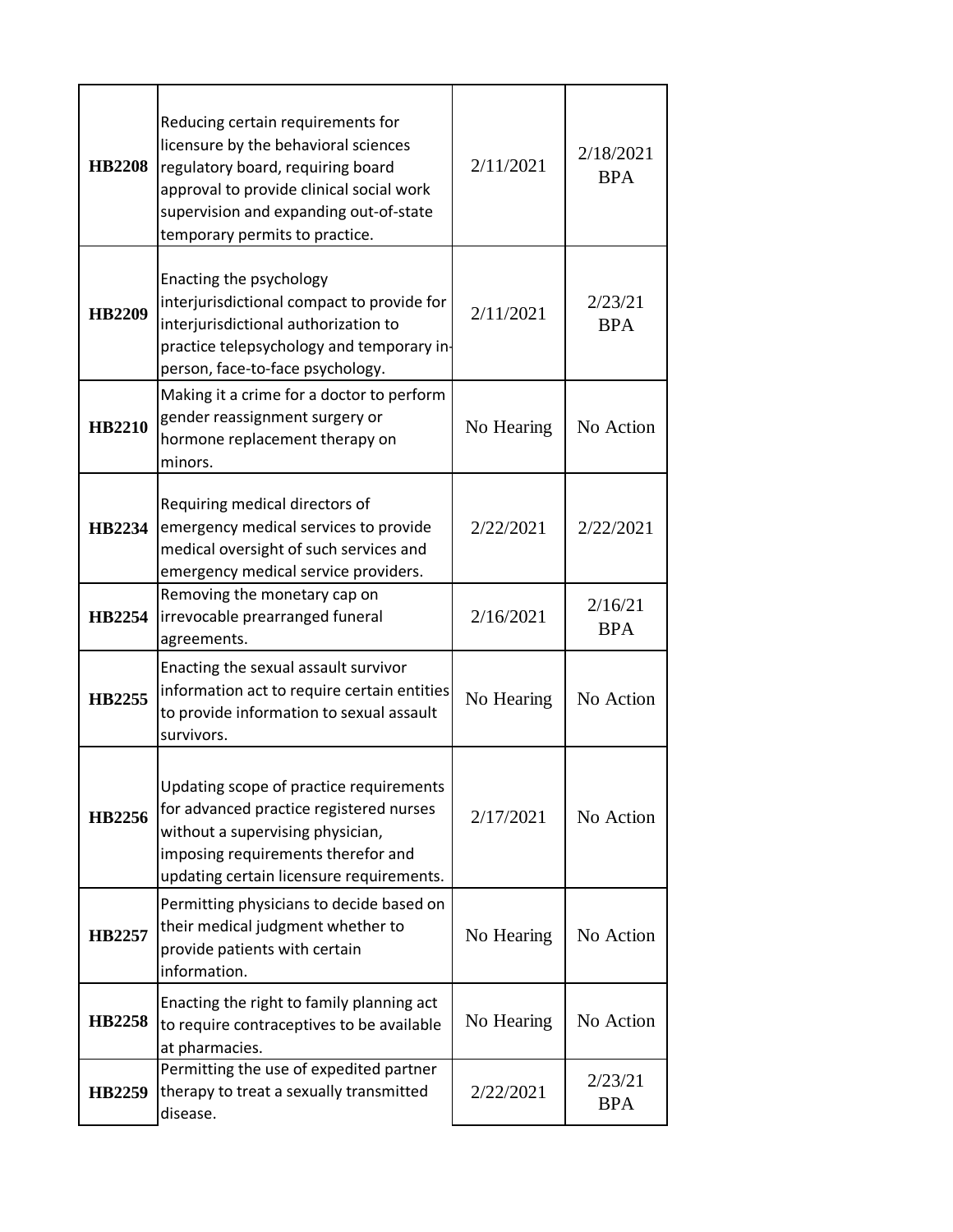| HB2260        | Prohibiting disparate treatment by<br>pharmacy benefits managers of certain<br>pharmacies and pharmaceutical services<br>providers.                                                                      | No Hearing | No Action              |
|---------------|----------------------------------------------------------------------------------------------------------------------------------------------------------------------------------------------------------|------------|------------------------|
| HB2261        | Enacting the rural emergency hospital act<br>to provide for the licensure of rural<br>emergency hospitals.                                                                                               | 2/16/2021  | 2/16/2021<br><b>BP</b> |
| HB2262        | Eliminating the requirement to provide a<br>permit to cremate in certain<br>circumstances and authorizing electronic<br>permits to cremate.                                                              | 2/16/2021  | 2/16/2021<br><b>BP</b> |
| <b>HB2279</b> | Enacting the physical therapy licensure<br>compact and authorizing criminal history<br>record checks.                                                                                                    | 2/23/2021  | 2/23/21<br><b>BPA</b>  |
| <b>HB2280</b> | Updating statutes relating to the powers,<br>duties and functions of the state board of<br>pharmacy.                                                                                                     | 2/18/2021  | 2/24/21<br><b>BPA</b>  |
| <b>HB2281</b> | Establishing and implementing 988 as<br>the suicide prevention and mental health<br>crisis hotline in Kansas.                                                                                            | 2/22/2021  | 2/24/21<br><b>BPA</b>  |
| HB2327        | Prohibiting county boards, trustees or<br>employees from restricting visitors of<br>residents of a county home for the aged<br>or patients in a county hospital.                                         | No Hearing | No Action              |
| HB2342        | Allowing pharmacists to prescribe and fill<br>prescriptions for self-administered<br>contraceptives.                                                                                                     | No Hearing | No Action              |
| <b>HB2372</b> | Establishing a medicaid ambulance<br>service provider assessment to be<br>imposed on ground ambulance service<br>providers.                                                                              | No Hearing | No Action              |
| <b>HB2373</b> | Requiring the Kansas department for<br>aging and disability services to establish<br>and implement a mobile crisis services<br>program for individuals with intellectual<br>or developmental disability. | 2/23/2021  | 2/24/21<br><b>BPA</b>  |
| <b>HB2384</b> | Establishing the advisory committee on<br>harm reduction to advise KDHE on<br>reducing incidents of harm to individuals<br>in the state.                                                                 | No Hearing | No Action              |
| <b>HB2385</b> | Expanding the pharmacist's scope of<br>practice to include point-of-care testing<br>for and treatment of certain health<br>conditions.                                                                   | No Hearing | No Action              |